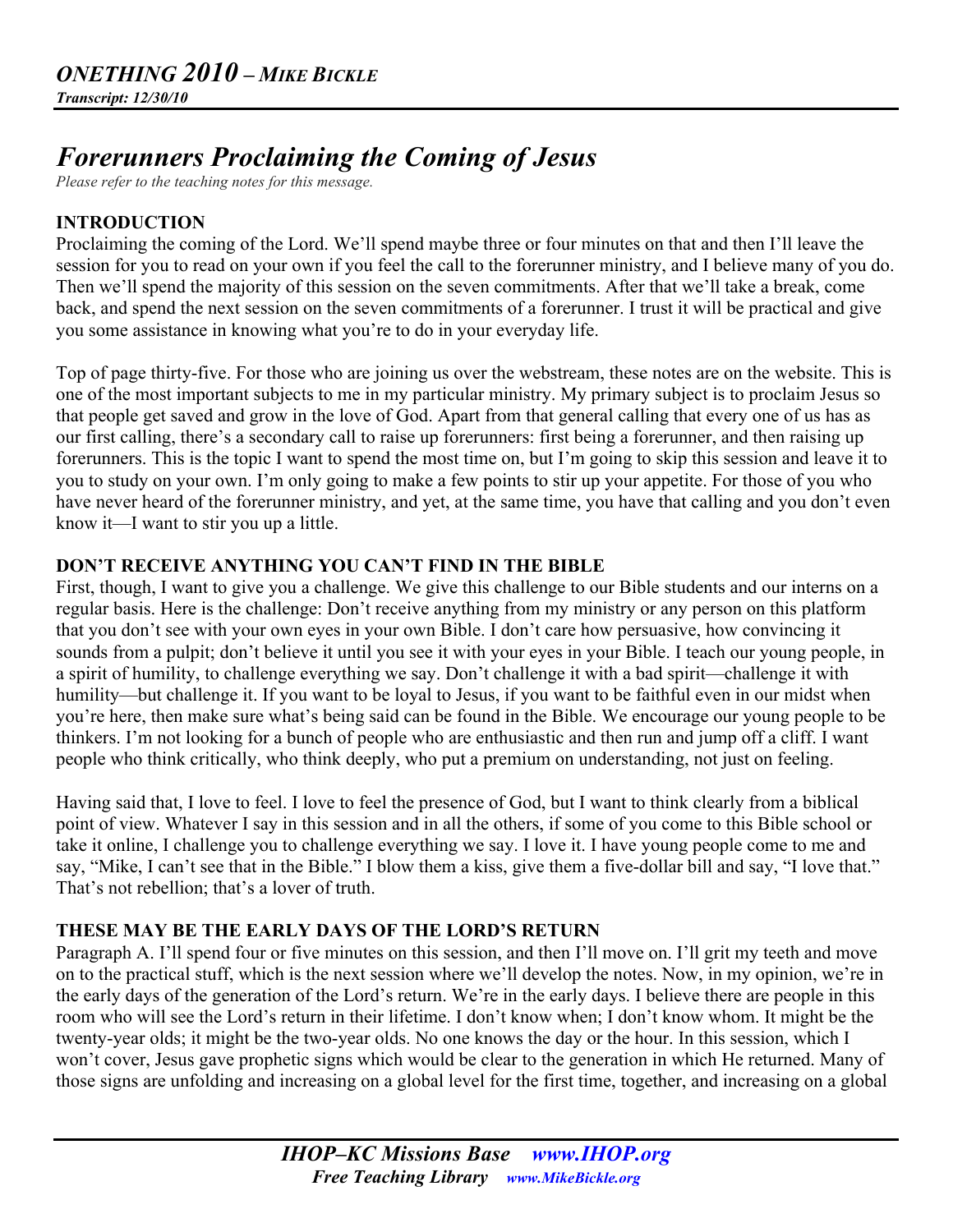level right now in these days. I believe in the next ten, twenty, thirty, forty, fifty years—it may be longer, and it may be shorter—those signs are going to come into fullness and the Lord is going to return.

#### **THE UNIQUE GENERATION OF THE LORD'S RETURN**

If this is true, there will be very unique dynamics in your lifetime if you're one of those who will see his return. The good will get really good and the bad will get really bad in a way that has no comparison with any time of history. It's very dramatic, very powerful, very glorious, very dangerous, and very unique in many ways. The Lord's answer in mercy is to raise up forerunners ahead of time, several decades ahead of time, who gain understanding of those unique dynamics from the Bible. They begin to make them known to people, to believers and unbelievers. They begin to preach from the Bible, the written Word, saying, "This is what's going to happen," so that when it happens, people aren't confused or surprised. It may not happen for a few decades, but they proclaim it faithfully. When it does happen, believers and unbelievers alike will say, "This is what we've heard about for many years. This makes more sense because they've been preaching it for years."

I believe there are millions, not billions. I don't know the number. It's more than thousands, but it's still a small percent. I believe everyone can have that calling if they want it. I don't believe it's a calling for some elite group. Anyone who wants to say 'yes' to this can have that calling. I believe the Lord is raising up a lot of people in their twenties, and in their teens. In my opinion, they'll be at the front of the line, ten, twenty, thirty, forty years from now—at the front line of God's purpose. In other words, the unbelievers are going to be in trouble while the forerunners are giving answers and manifesting power. I believe God is raising up these forerunners in all the different streams and in all the different denominations in the Body of Christ.

This session gives details and definition. It's only an introductory session. For those who have heard what I just said and are saying in your hearts, "I think that's me. I don't understand what it is, but I think it might be me," or you're saying, "I know that's my calling. I've been aware of this for awhile now," then I want to urge you to read this, not in the conference, but when you go home in the next few weeks. Take some time and study through this session the basic, basic, basic ideas of what the forerunner ministry is.

## **THE HOLY SPIRIT IS CALLING THE WHOLE BODY OF CHRIST**

With great pain, I'm done with this session. Ouch! I really want to go into it, but I will move on. Turn to page forty-seven. I believe many of you in this room are forerunners from many different streams in the Body of Christ. It's not about being connected to IHOP–KC. One man said, "You think IHOP–KC is leading the way with forerunners."

I said, "That's absolutely absurd." God is raising up forerunners in all the streams of the Body of Christ because Jesus is preparing His Church for His return. It's not you or them or us or them. It's the whole Body of Christ whom the Holy Spirit is calling into this awareness in the years to come. I believe some will be pastors, some will be evangelists, some will be media missionaries, some will be in the arts, some will be in the marketplace, and some will be home-schooling moms. I really believe this. Some of the most dynamic forerunners will be home-schooling moms training their children. There will be singers, musicians, writers, and actors—all the many expressions. There will be many forerunners working in the field of technology.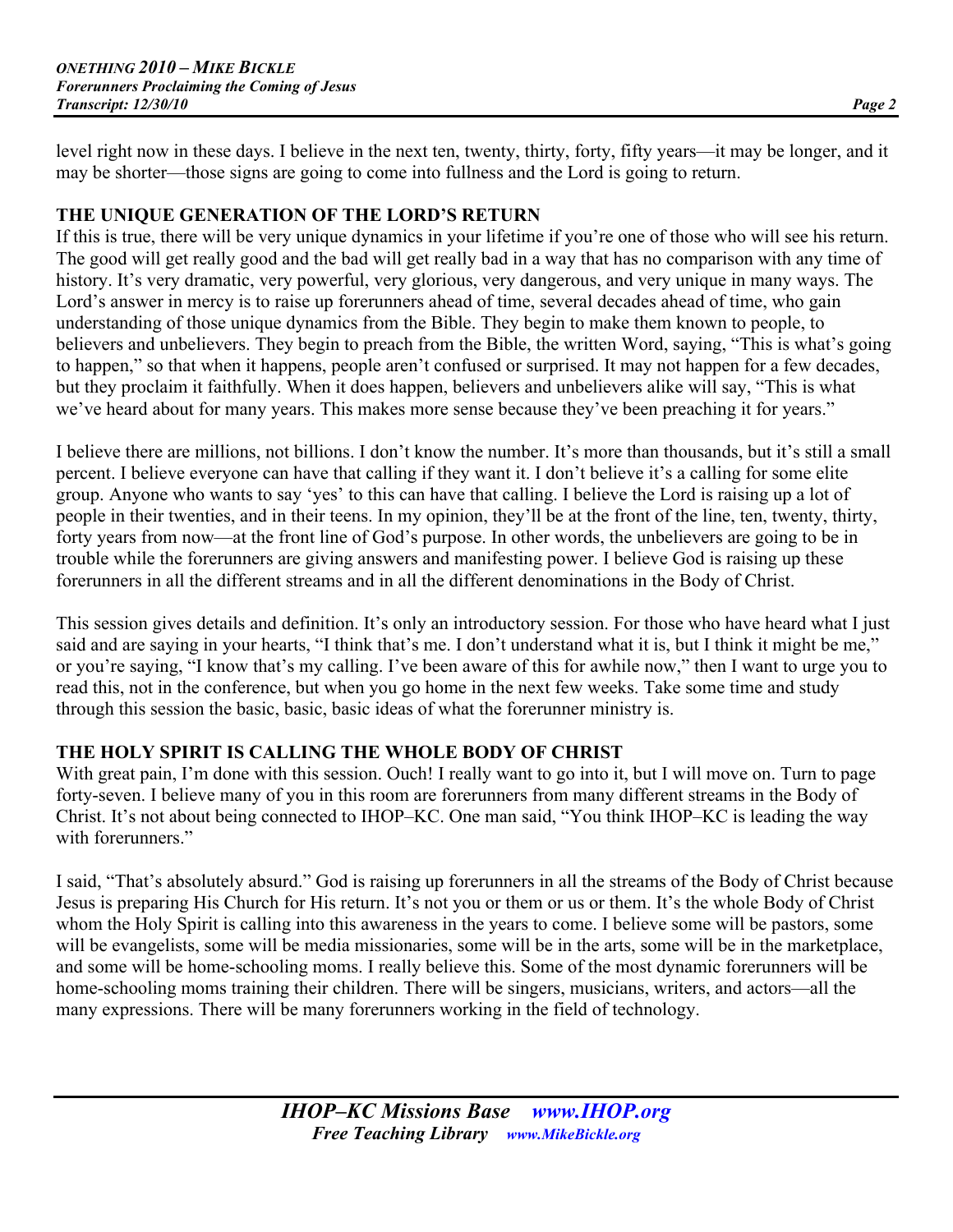## **YOU WANT TO BE A FORERUNNER?**

Page forty-seven. "So, you want to be a forerunner?" I have here seven commitments that I believe are necessary to be prepared to prepare others. We have to be prepared if we're going to prepare. How can I prepare you if I don't prepare myself first? These seven commitments aren't comprehensive. There are other things involved besides these seven. However, these seven commitments will give you a general road map. If you do these seven, plus some other things the Lord shows you personally that are biblical truths, I believe you'll be on the path of being prepared to prepare others. We'll finish this practical session, take a break, and then come back and finish it after the break. There are two sessions in this one set of notes here.

## **COMMITMENT NUMBER ONE: PRAY DAILY**

Number one commitment: pray daily. I'm going skip this one because I plan to cover this one in depth tomorrow. Tomorrow I want to talk about how people like you and me, who don't by nature like prayer, can come to love prayer. I told you yesterday, when God began to call me to prayer, I didn't like prayer at all. Prayer was boring, the Bible was boring, I hated fasting, and I hated witnessing—even though I did it. I did a lot of witnessing, and I liked it sometimes and a lot of times I didn't. Sometimes I would say, "Oh, man, I have to witness," and other times I really liked it. I was a mess. I loved God, but I didn't like prayer, fasting, Bible study, or witnessing. Like I said, I liked meetings; I loved to go to meetings. But prayer is essential. It's the heart connection with God. I'll skip that one today because we'll look at it tomorrow and get some practical steps. Some of them are in the notes, but I'll cover some things that aren't in the notes that I think will be helpful for you in your development.

# **COMMITMENT NUMBER TWO: FAST WEEKLY**

Roman numeral two: fast weekly. Pray daily and fast weekly. Wes Martin did a superb teaching about fasting. It was superb. We embrace voluntary weakness so that we can live by the strength of Another. His name is Jesus. Fasting is important. I'm going to comment for a moment or two on this.

Paragraph B. Matthew 6. Jesus said, "When you fast, your Father will reward you" (Mt. 6:17-18, paraphrased).

Paragraph C. The fact that God rewards fasting tells you how important fasting is. Would the Father reward something that wasn't important from His point of view? No, He wouldn't. Jesus said, "When you fast"—not "if," but "when." In other words, He was telling the apostles, "This will be a regular part of your life." The idea that God rewards fasting tells us how important it is to God. Some of those rewards are external. The power of God breaks forth in circumstances, but some of those rewards from God are internal. Your heart becomes tenderized. As I've taught about fasting over the years, most people are aware of some of the external rewards. The power of God breaks in and things change.

# **THE INTERNAL REWARDS OF FASTING: AN ENLARGED CAPACITY, A TENDER HEART**

I often run into people who never thought about the internal rewards of fasting: that it changes them, tenderizes them, and enlarges their capacity to feel the presence of God and to receive understanding of God's heart. When I began to understand that fasting changed me on the inside, I don't mean that it made me a better person, though that's a good point. I mean that it enlarged my capacity to feel God more. How many of you want to feel God more? I certainly do. I love to feel the presence of God; I love it. Over the forty years I've been walking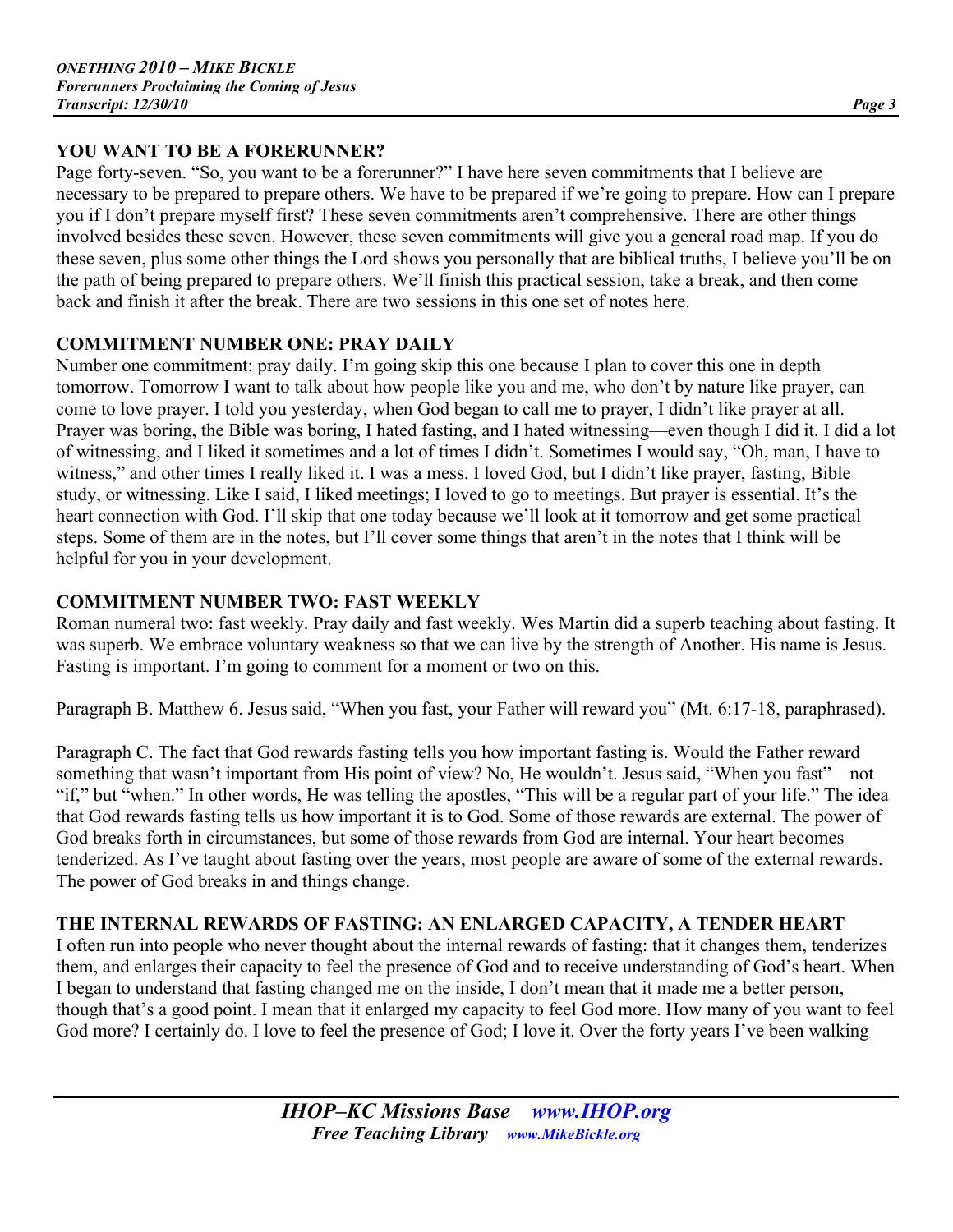with the Lord, I've had seasons where I fasted very regularly, and I had seasons where I didn't. Then I had seasons where I did half and half.

## **FORGET THE FAILURES AND KEEP ON RUNNING**

I love what Wes said: "Everyone who fasts blows it many times." That's really right. I tell people to push delete and jump right back in the race. Don't wallow around in how badly you blew it. "I blew it, I'm signing back up, I'm pushing delete, and I'll never talk about it again. Jesus, You love me and I love You. I'm Your favorite one, here I am, so let's do it." That's the way to live. Forget yesterday's failures. Forget this morning's failures. Push delete, move on with a heart engaged with Him, and be in confidence that He enjoys you.

I've fasted, again, for the last forty years. I'm an old man. I've done this for forty years, but in my teen years I thought, "Well, I don't know…" My leaders started telling me about it and I said, "I don't know about this fasting thing." Then I dabbled with it, did it, did it regularly, quit doing it, did it regularly, quit doing it, did it regularly, but failed. I've had lots of seasons. I want to tell you this, for sure. The seasons when I was consistent with fasting—I'm not talking about for a week or a month—God tenderized my heart. In other words, I would do my once-a-week, two-days-a-week fasting when I would stick with it for a number of years in a row. Sticking with it doesn't mean I did it 100%; it means I was doing about 80% of what I committed to do. That's what I mean by sticking with it. I did it for two or three years in a row, and I could discern a marked, radically different tenderization on the inside of me.

## **ASK JESUS FOR THE GRACE TO FAST AND JESUS WILL HELP YOU**

When I quit doing it, I get busy, or I get tired, that tenderness doesn't go away completely, but it diminishes. I then say, "Oh, man, I want that tenderizing!" I get so addicted to feeling His presence that I can't live without it. I don't want to fast, but I want His presence. I want to feel it more. When I fast, not just once for one week in a row, nor even one month in a row, but for a number of months, that tenderizing begins to happen. If you ask Jesus for the grace to fast, He will help you.

I pray that prayer many times, even when I'm in a really faithful season of fasting. That means I'm doing it one, two, three times a week—for months and months and months. I still ask Him each time, "Help me fast today. Help me." I don't ever take it for granted. I need help to fast. I call on Him and He helps me. That doesn't mean it's easy, but it means the 'yes' in my spirit is stronger than the 'no' in my flesh. My flesh says, "No, no, no! Stop it! You're killing yourself!" But, in my spirit I say, "That might be true, but the 'yes' is bigger." That's what I mean by, "He helps me." The 'yes' is bigger than the 'no.' The 'no' doesn't go away; I still want to break my fast every hour, but the 'yes' is bigger. That's what I mean by *help*.

The reason I say that is because one man says, "If I get grace to fast, I won't be hungry?"

I say, "I've never had that kind of grace."

"If I get grace to fast, I won't be tired?"

"I never had that either."

"If I get grace to fast, that means the temptation goes away?"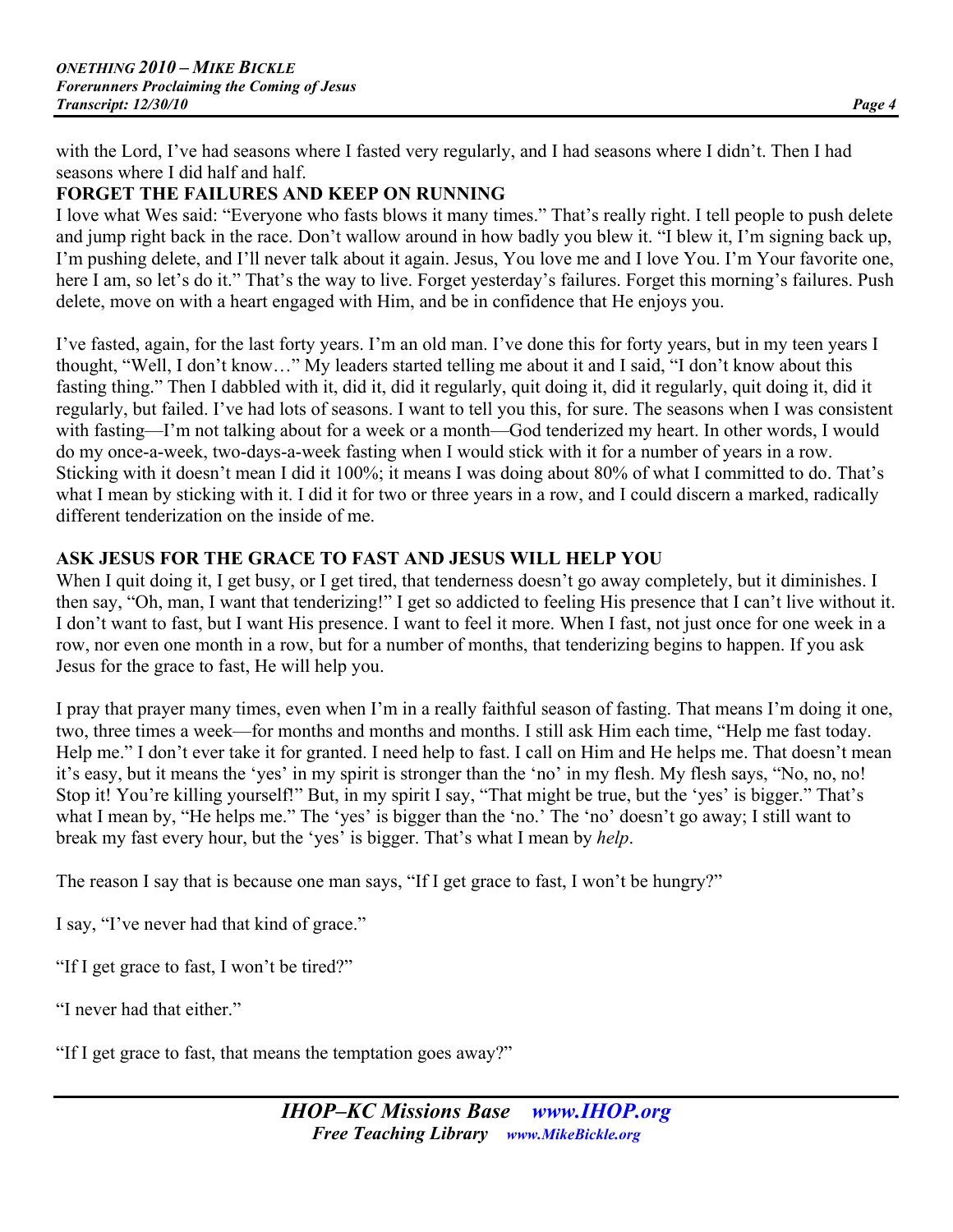"I never had that either."

I've heard people talk about the grace of fasting and I say, "I don't know what planet you're living on, but I feel hungry, tired, and tempted throughout the fast." The 'yes' in my spirit is bigger than the 'no' in my flesh and I stay with it. I don't normally feel tender while I'm fasting. I feel tender in the days afterward or as the weeks unfold. The tenderizing doesn't necessarily happen during the fast. Some people have the idea that if they're fasting, they're feeling God. No, I'm feeling rotten. Your body is in detox.

They ask, "How are you feeling? How is your fast going?"

I say, "As usual: rotten." Sometimes I get that swoosh of God that surprises me, but mostly I don't try to measure where I'm at in the fast. I quit doing that a long time ago. I try to measure it over one and two years to see where there's a new tenderizing in my spirit. That's what I care about.

#### **PRAYER AND FASTING: BASIC CHRISTIANITY**

Some people think that fasting is what radical Christians do. I talked to some guys who would visit us at IHOP– KC and say, "You guys are so radical. You fast and pray!"

I say, "That's not radical. That's normal Christianity. Read the Bible. That's not what fanatics do; that's what born-again believers do."

They said, "I'm a born-again believer."

I said, "I'm not going to comment about you; that's not my point." That's basic Bible. It's not like the really intense women and men of God are fasting and all the rest of us are just hanging out and watching them. No, this is basic Christianity.

Young people come here and say, "Our church never taught fasting."

I say, "I don't want to comment on that." I don't want to comment on your church or your group. That's none of my business. Jesus taught fasting; that's all I care about. If it's in the Bible, I want to do it and I want to teach it. End of story. Basic Christianity. Granted, there are qualifications if you're pregnant or sick in your body. For our minors, we've worked out very carefully those important qualifications. We have those on our website and I encourage people to pay attention to them.

## **SEVEN TYPES OF FASTING IN THE BIBLE**

Top of page forty-nine. I have here seven types of fasts that are in the Bible. Paragraph A. Fast to experience the power of God in your ministry. That's the fast that most people usually think about, and that's good. That's a good fast. I want to fast to flow in the power of God in a greater way. You can move in the power of God without fasting, because it's by the grace of God and the anointing of the Spirit. But if you fast, there will be a sensitivity in you, and the power will increase in your experience. Paragraph A is the type of fasting most people who fast are aware of.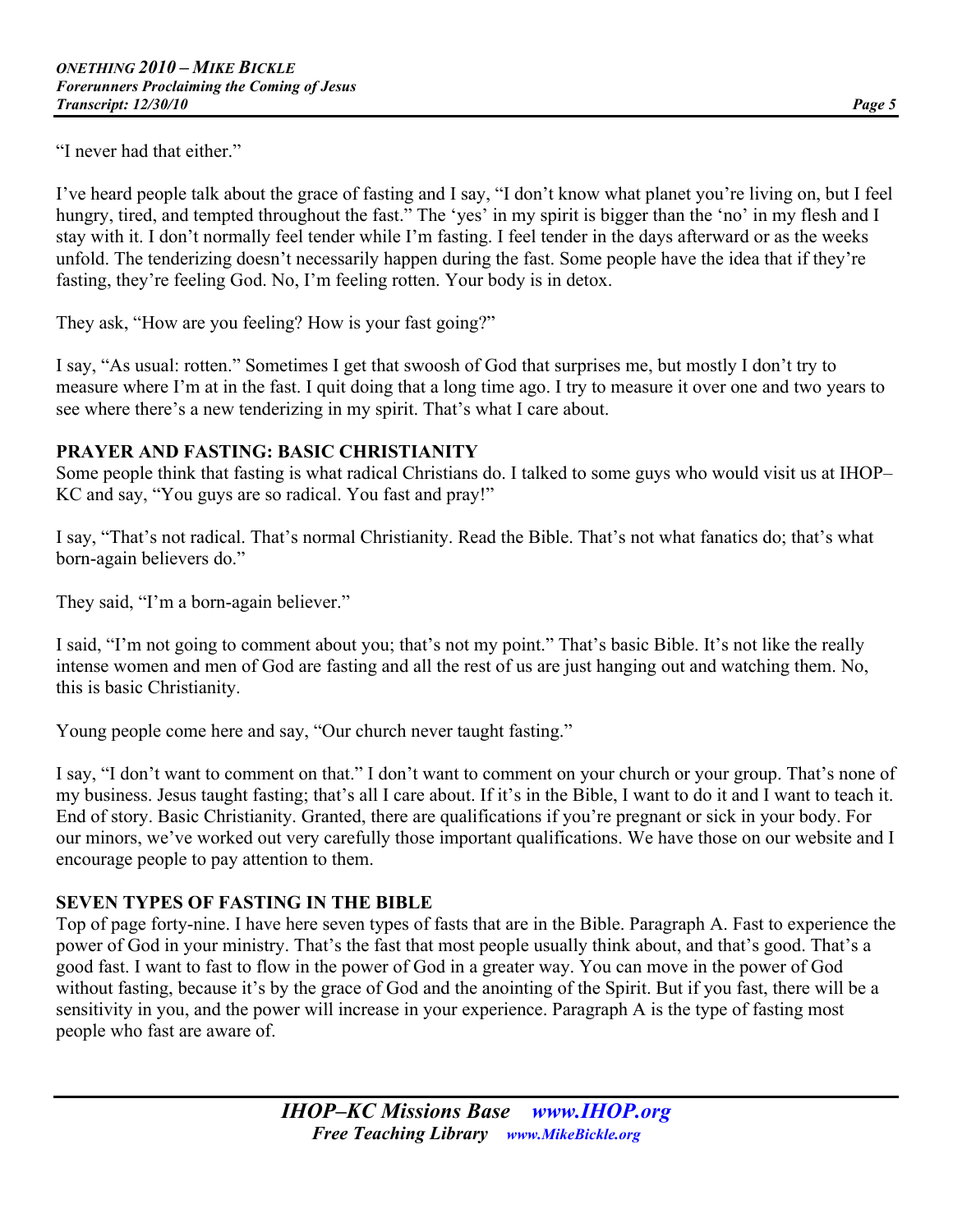Paragraph B. Daniel fasted to get prophetic insight into the end-time plan of God. That's a new one for some people.

Paragraph C. We fast to pray for the release of God's purpose for your family, your city, and your nation. This is different than just power in your own individual ministry. It's for the purposes of God in your city, your family, and your nation. Fasting goes along with prayer, and more happens.

Paragraph D. Fasting to stop a crisis.

Paragraph E. For protection.

Paragraph F. For direction.

Paragraph G. This is my favorite one, the one that Wes spent some time on in the morning session: fasting to grow in intimacy with God. It's for the internal reward He gives you when you feel His presence; you receive His love in a faster way and in greater measures. Fasting doesn't earn you anything; it positions you to receive more and to receive it faster. It's still a free gift of God. You don't earn it by fasting. You put yourself in the way of a catalytic increase. You receive more and you receive it faster.

## **WE DON'T FAST TO MOVE GOD'S HEART, BUT OUR OWN**

Paragraph H. We don't fast to motivate God to love us. He loves us. We don't fast to move His heart in this way. We fast to move our own heart. I'm talking about the type of fast that's related to intimacy with God. Fasting is important. I encourage the vast majority of people who don't have health problems, who don't have an eating disorder, to fast one day a week. Someone says, "You mean until six o'clock at night, or do we fast to the next morning?" I encourage them to fast until the next morning, but six o'clock that night is a good beginning. I encourage you to fast until the next day. Just give it a shot.

I encourage you also, and this won't hurt your health if you're a normal, healthy person, to do it two days a week. Many groups throughout history have done this two days a week. It won't hurt you. As a matter of fact, it will make you healthier.

Wes Martin was radical. He said, "Do them two days in a row, back to back!"

I said, "Intense!" I like to slip a little eat-day in between sometimes. There you go. You can see I won the vote there. That back-to-back is good. Again, you don't earn it, but more will happen the more you do it. I was back there listening to Wes saying, "Go, man of God, go. That's right!" I've done that a number of times for some years. Then I slipped a day in between, and then I dropped one day off, and oops! Then I got that day back on. You understand how that goes.

## **NUMBER THREE: LIVE A HOLILY**

Top of page fifty-one. Forerunners don't just pray daily and fast weekly. They live holily. When I talk about living holily, I like to talk about living fascinated in the pleasure of loving God. I wrote a book called, *The Pleasure of Loving God.* I've had comments through the years on that book. They said, "The pleasure of loving God? I thought that it was, 'Grit your teeth and pay the price.'"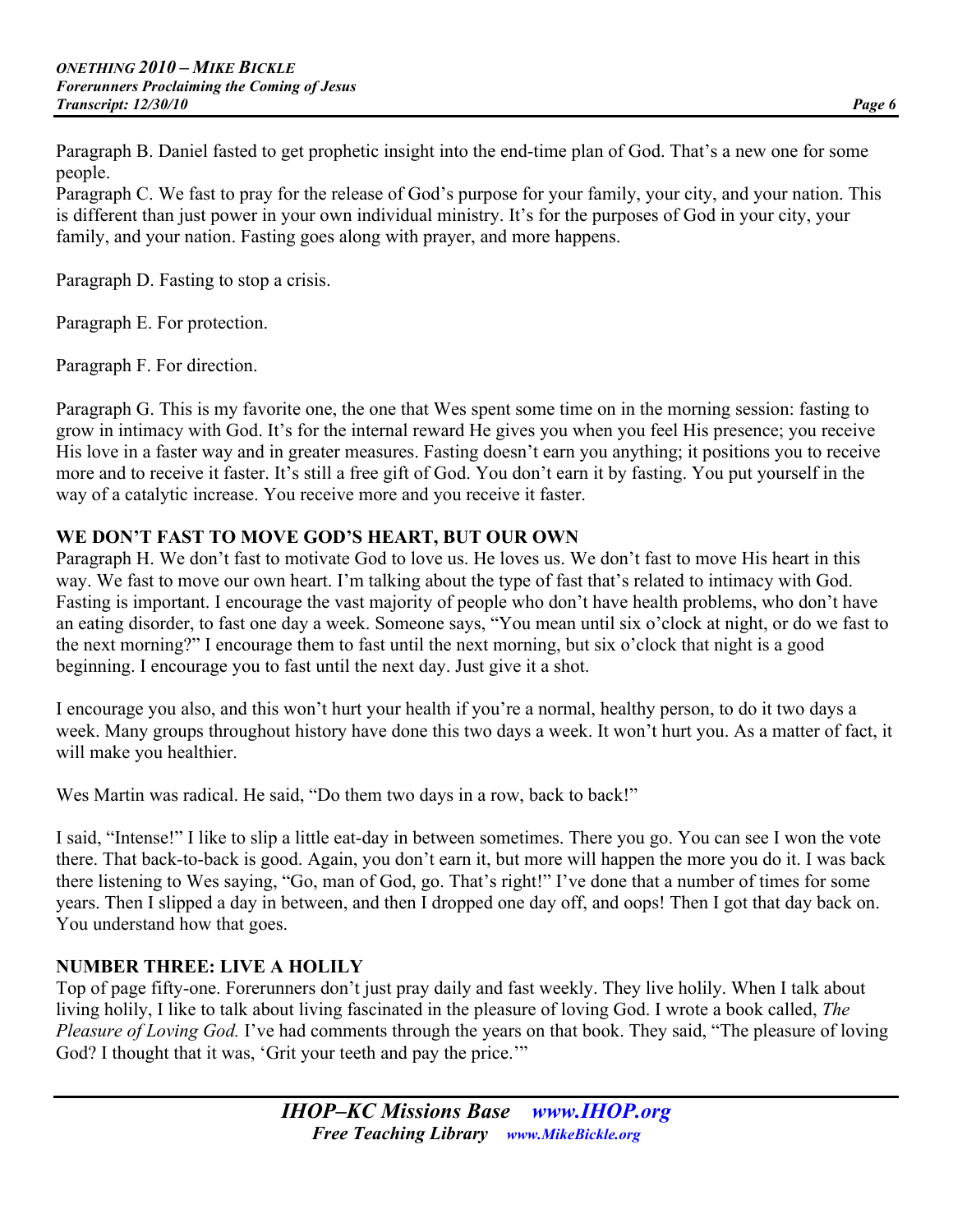I said, "Sometimes you do grit your teeth and pay the price. There's a dimension of that, but that's not the only dimension." We can get in a place before the Lord where He begins to fascinate our spirit. We feel pleasure in this exciting understanding. I don't mean it has to be some bizarre new idea, but just simple truths making a new impact on our hearts. Jesus says, "I love You," but it hits us in a new way. We say, "Wait a second, the eternal God who never was created, who forever was God, who created Genesis 1, who became a human, was crushed by the wrath of God—He likes me? Whoa!" That's a simple idea, but it has layers and levels of impact on your spirit when it hits you. There's nothing more exciting and mysterious than that point. He's the Genesis 1 God, Jesus. Jesus spoke and created the heavens and the earth. He was uncreated—never was there a day He did not exist; He became human. Beloved, He didn't become human to die for us and then went back to heaven and said, "Whoa, that was intense! Here, Father, take that human thing and take it back. That was too intense!" When He put on the garments of humanity, He's human forever. Billions and billions of years from now, He will still be human. That's intense. Fully God, but human. The Father and the Spirit will never be human. There's a unique dimension of Jesus' relationship to us because He became human. What that means in reality is fascinating. But that's not the only part that's fascinating. I just can't get over that. If you read the book of Revelation where forever we'll say, "Worthy is the Lamb!" it's clear: we'll never get over this. Never. A million years from now we'll still be awestruck by what I just said. We'll have a lot more understanding than we do now.

## **HOLINESS EQUIPS US FOR DELIGHTING IN GOD**

Paragraph A. Holiness equips us to enjoy life with God. The reason I say that is that some people have this approach to holiness that's negative. When they hear holiness, they say, "Oh no, holiness!" When I hear the word *holiness*, it's a call to what I call the superior pleasures of being fascinated by God. The call to holiness is a call to live equipped, in agreement with God, and feeling the presence of the power of God because we're living in agreement with Him. He empowers us to love Him more, to feel Him more, and to agree with Him more. That's called obedience.

## **THE REVELATION OF GRACE IS THE CALL TO HOLINESS**

We won't be able to spend much time on this one, holiness. I'm just giving a quick overview in this session on these seven commitments. On page seventy-three—don't look at it now, just note it—I have a lengthy teaching called, "The Revelation of Grace." The revelation of grace is really the call to holiness. In that teaching, "Revelation of Grace," I take many of these ideas and expand them. We want to understand the revelation of grace. We want to walk holily because that's where our spirit is liberated—we feel more—and it's exciting to live when we live holily. When we live in sin and compromise, it's not that God doesn't love us. When we repent, He even enjoys us while we're growing.

Isn't that exciting? He doesn't just enjoy you after you mature; He actually enjoys you while you're maturing. I love that. I love being enjoyed, but I don't just want to be enjoyed through the lens of forgiveness. I want the defilement and the dullness of sin out of my emotions. I don't just want the assurance that I sinned, that I repented, and then He says, "I believe you, My blood covers you, I enjoy you, you're My man, and I love you"—yet I still feel defiled and dull. I don't want to live dully; I want to live brightly in my spirit. I want to feel God. I want to feel God at night when I go to bed. I don't mean I feel God all day long, every day, but I want to feel God in the mornings. I want to feel God's presence. I don't want to just live constantly in forgiveness, knowing that God enjoys me. I want that defiling thing out of my spirit, that power. We'll always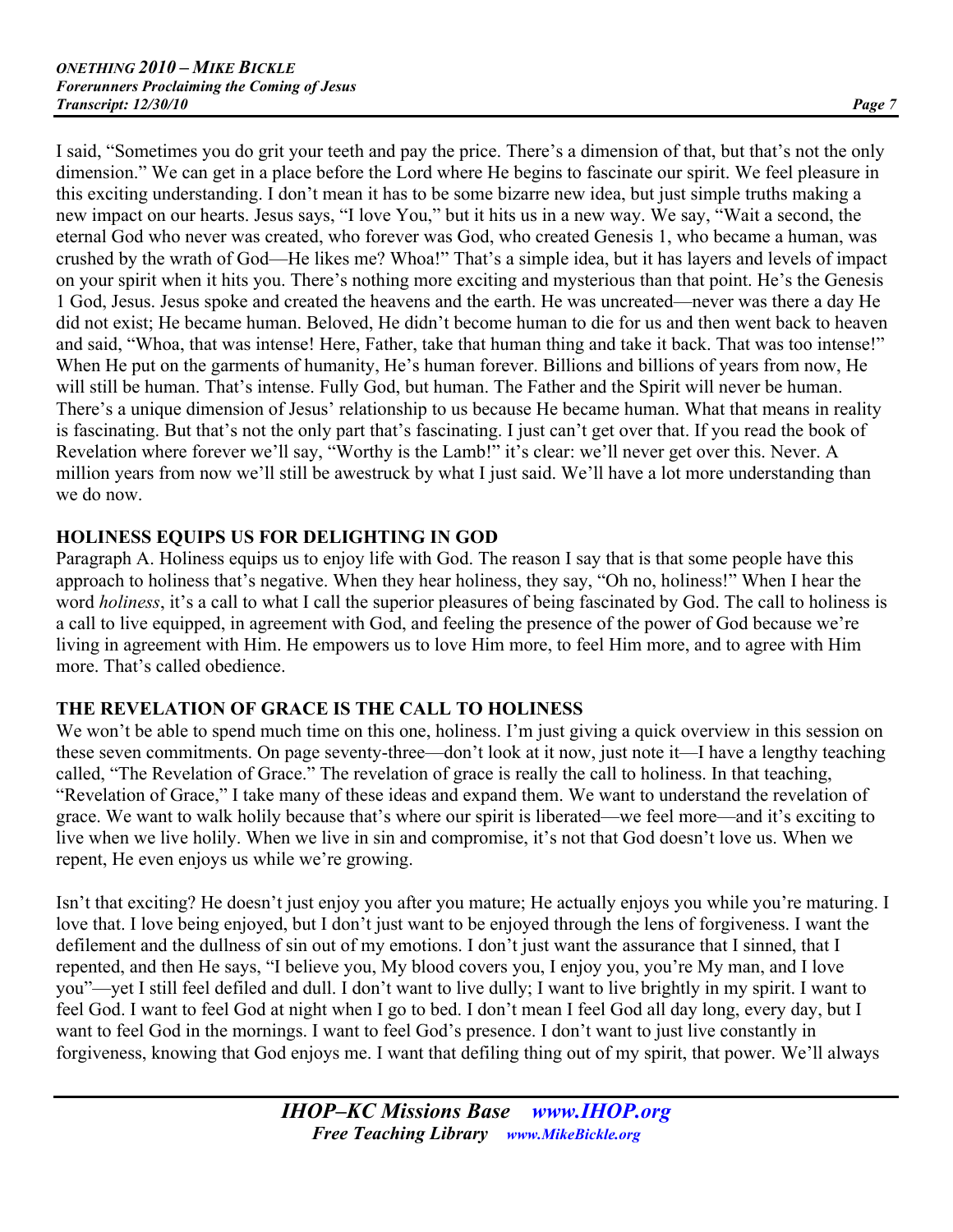struggle with sin, but as we mature, that defiling presence has less hold on us. We feel more of the brightness and the tenderness and our spirit is excited.

#### **THE DREAM OF OUR HEARTS IS TO CONNECT WITH GOD**

Beloved, I love living excited on the inside. I don't just mean excited by my ministry: "My ministry is growing! Isn't that exciting?" That's cool, but that's not what excites me. My dream of life isn't that IHOP–KC, my ministry, would grow. My dream is that my heart would grow and I would connect with Him. That's my dream.

Back in 1983 the Lord spoke audibly and told us to do twenty-four hour prayer. I've said that through the years. He spoke audibly. We put a sign on the wall that said, "Twenty-four Hour Prayer with Singers and Musicians"—meaning, in the spirit of the tabernacle of David. For sixteen years, people would come to our church and ask, "What's that sign, "Twenty-four Hour Prayer?"

I said, "I don't know. I think it means twenty-four hour prayer."

They said, "When are you going to do it?"

I said, "I don't know."

"How are you going to do it?"

"I don't know."

"What's it going to look like?"

"I don't have a clue." For sixteen years, I really didn't; I just had that sign.

#### **"IHOP–KC ISN'T MY DREAM; IT'S MY ASSIGNMENT"**

Then, twelve years ago in 1999, IHOP–KC began. Twelve years ago next month is when we announced and began to proclaim it: "IHOP–KC is beginning!" Twelve years ago we started, but for sixteen years we waited.

As the years have gone by, some of my friends from around the nation have come and visited IHOP–KC and have seen the growth. They said, "This is your dream. For sixteen years you dreamed about this, and it happened."

I said, "IHOP–KC isn't my dream; IHOP–KC is my assignment. I'm happy to do IHOP–KC—not always—but most of the time. I'm happy to do IHOP–KC, but IHOP–KC isn't my dream."

They said, "What do you mean? You talked about it for years."

I said, "It's not my dream; it's my assignment. My dream is the anointing to love God, to feel God, and the power to give myself. That's my dream. IHOP–KC can't touch my dream." I said, "IHOP–KC might grow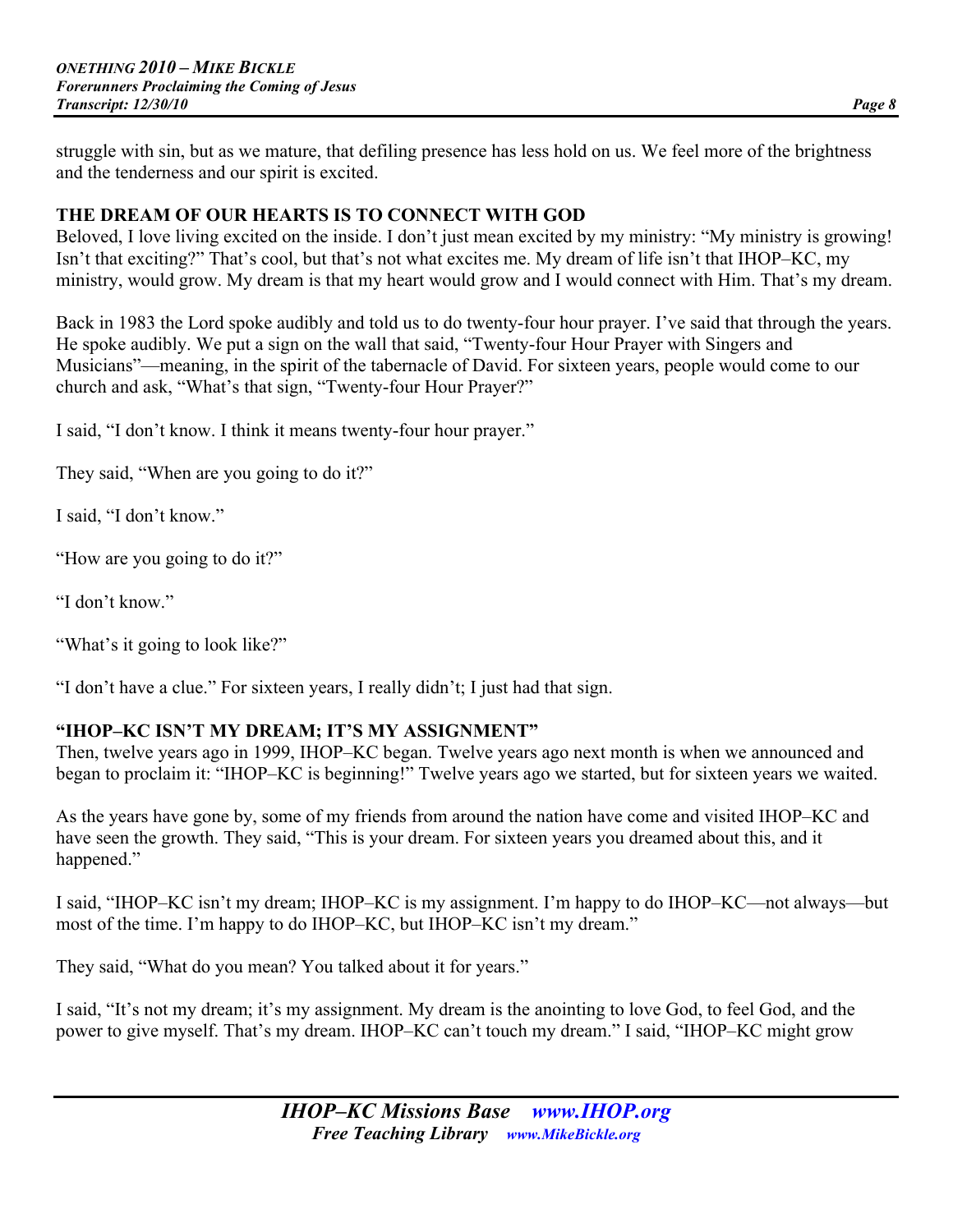really big. My dream isn't helped at all by IHOP–KC growing. IHOP–KC might just fall apart; my dream won't be touched either way. No one can touch my dream. No one can. It's between me and Him."

That's what holiness is, the power to feel that—the power to close your eyes and be in a conscious communion with the transcendent God who is outside of time. He's before and after anything that has ever happened. He's eternal. That's our dream. He loves us. He wants to bring our hearts into unity with Him. Beloved, that's awesome. That's called holiness. That's not negative. That's really, really good.

## **HOLINESS IS LIBERTY ON THE INSIDE**

Someone says, "I don't have to do holiness. There's the grace of God!"

I say, "You're so confused. Holiness is liberty on the inside."

When I talk about holiness—which I won't do much right now because of time, and I want to note it to you so you can get your mind around it—I present two foundational truths and three principles. I've summarized it in a very simple presentation. I don't mean that holiness is simple. It's within the reach of everyone, but it's not so mysterious, it's not so confusing.

## **REMOVING THE CONFUSION AND MOVING FORWARD**

Again, I can't really cover it but for a few minutes right now. On page seventy-three I talk a little more about it. I have a teaching series called "The Revelation of Grace" where I develop these ideas. Check it out if this interests you. My vision isn't just that you would receive this, but that you would tell people about it—I don't mean about my stuff—but that it would get into your heart, into your mouth, and that you would tell them from your heart how to live holily.

One of the greatest gifts you can give anyone is removing the confusion of how they can go forward at the heart level. If you help two or three or four or ten people in a small group ministry to go forward in holiness so that their heart becomes liberated, then I tell you, you have given them the greatest gift you can give them. I urge you to study this. Make it your own. Turn it into your own language, use these ideas and teach others. Teach them in twos and threes; teach them in tens and twenties. You don't have to wait until you have a big public ministry. Start teaching people now. Invite three people over to your home and start working on these principles. You don't need anyone's permission; just invite them over.

Maybe you say, "No one told me to invite them over!" I'm telling you right now to invite them over.

You say, "I'm waiting for permission."

Throw that broken idea out the window. You don't need permission. You have an open Bible, you have a powerful Holy Spirit, and you have a city with millions of people in it; so go and invite three of them to your house. Start teaching them how to connect with God. You're in the ministry. Bring them to your dorm room; start your ministry now. Don't wait for some leader to recognize you and say, "Yea, says the Lord, thou art called to the ministry."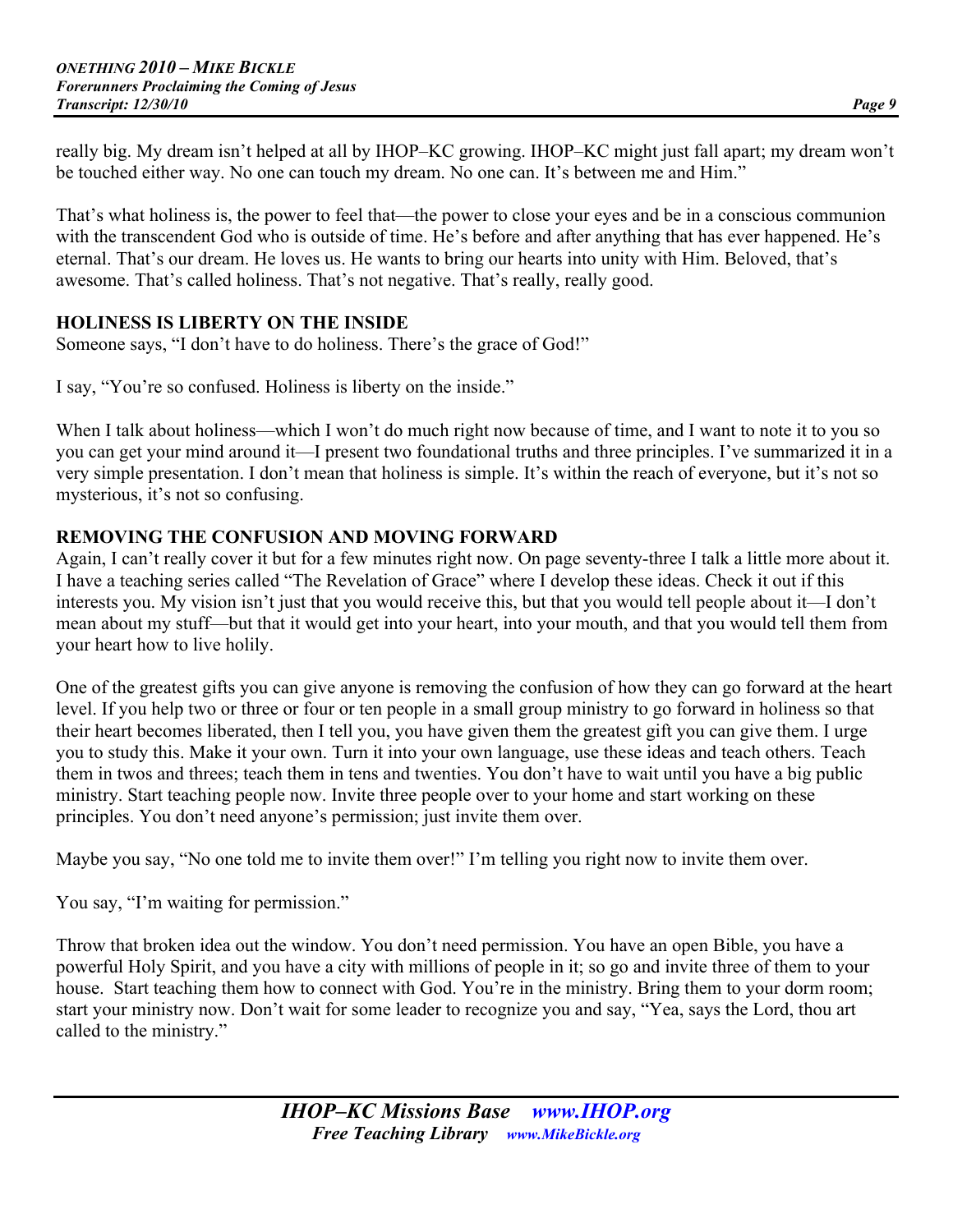Say, "Yay, I've finally arrived!"

Forget all that. Just invite three people to your dorm room, meet every Wednesday night, and you're in the ministry. Don't wait for anyone to tell you to do it; just start now. That's how I did it. I'm getting ahead of myself because that's two or three points away from here.

#### **PREOCCUPIED WITH THE SUPERIOR PLEASURE OF THE REVELATION OF GOD**

Paragraph B. Holiness. Two foundational truths. Foundational truth number one. This is critical. Holiness doesn't work well without this principle. You don't have to say it like I say it. You can use different terms, different ideas, but it's the same truth. We must be preoccupied with what I call the superior pleasure of the revelation of God—the superior pleasure of the gospel touching our heart. The idea of God and pleasure is a new idea to some people. Again, I wrote a whole book on it called, *The Pleasure of Loving God.* There are other books out on the market. John Piper has a book called, *The Pleasure of God.* It's dynamic; I want to encourage you to check that out. There are other books like that all over the Body of Christ. Become preoccupied with understanding how pleasure, the Holy Spirit and God relate to your heart. Don't think of holiness as negative. Think of holiness as exhilarating and liberating and exciting—to live with that brightness of God in your inner man.

#### **GOD IS THE AUTHOR OF PLEASURE**

This is a new idea to some people. Did you know that God is the author of holiness? I said it wrong. That's a true statement, but what I meant to say is, "God is the author of pleasure." Did you know that God is the author of pleasure? The Devil didn't create pleasure. He counterfeits pleasure; he didn't create it. The Devil sees how effective pleasure is, so he gives a counterfeit because pleasure is so powerful in motivating people who touch it. He gives the counterfeit. The counterfeit is only real because the original, the authentic exists first.

#### **YOU WERE CREATED TO ENJOY PLEASURE FOREVER**

God is the author of pleasure. He created you to enjoy physical pleasure. The reason you feel physical pleasure is because you were created in the genius of God to have pleasure. You'll have pleasure forever. There are a number of physical pleasures. There are mental pleasures; there are emotional pleasures; there are spiritual pleasures. The Devil counterfeits each one of these to allure us away from connectedness with Jesus. You can't repent of your desire for pleasure. You can only repent of pursuing pleasure the wrong way. You were created by the God of pleasure to crave pleasure. The reason you love it is because God is filled with pleasure in his personality and you're made in his image. You can't repent of your longing for pleasure. You can only repent of pursuing it in the wrong way because the Devil has a counterfeit for all of these.

## **THE GREATEST PLEASURE IS WHEN GOD REVEALS GOD**

At the end of paragraph B, I write that the greatest pleasure available to the human spirit is when God reveals God to the human spirit. Not just in this age, though surely in this age as well, but in the age to come, a million years from now, God will reveal God to you. The Spirit will reveal the Father and the Son a million years from now and you'll say, "Oh, yes!" You won't do it exactly that way, but you may say, "Oh, I love You, I love You." You'll have new insights about God's heart forever.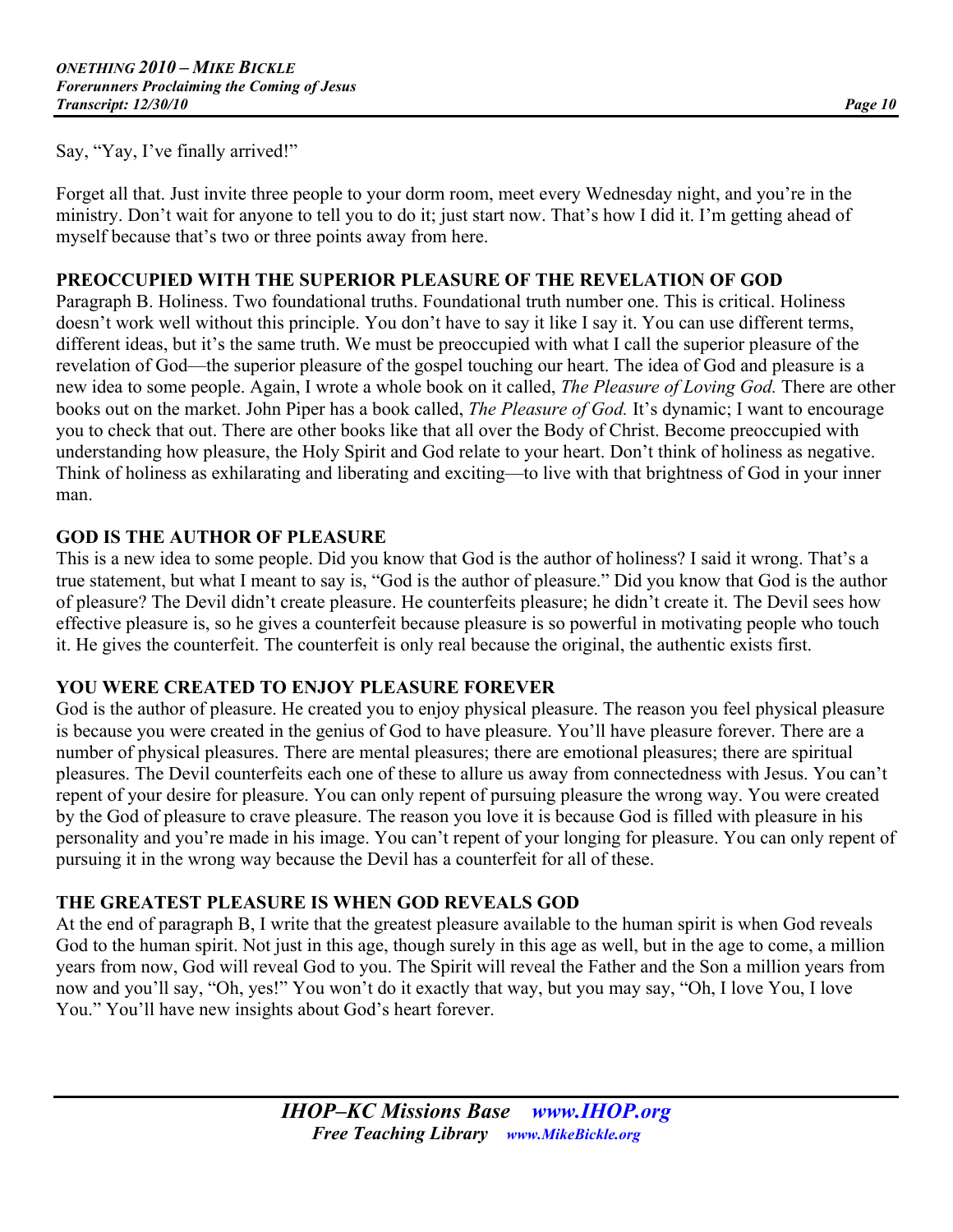There's a reason the twenty-four elders and the four living creatures are always around the throne saying, "Holy!" They never stop. Do you know why? Those four living creatures have wings that cover their eyes. They're called seraphim. They fly with two wings, and with two wings they cover their eyes. They're before the throne of the Father; their eyes are really big and focused; and they see the beauty of God. They say, "Holy!" *Holy* really means, "transcendent beauty, transcendent beauty, transcendent beauty, utterly unique, infinitely superior beauty." That's what holiness means in that context. I can't go into that now, but that's what that means. They'll see the beauty of God. They'll cover their eyes because they're overwhelmed. Then, the power of that touches their being. They come up for air, open their wings and say, "Ah!" Another revelation of beauty hits; it overcomes them again, and they cover their eyes again. Some time passes. They'll open their wings, they look at the Father, they experience another wave of beauty, and they cover their eyes again. They do that forever. We're talking about a beautiful God, a fascinating God. We're not talking about a boring God.

Some people say, "I will pay the price to endure boring God in prayer."

I say, "You have the completely wrong God on the other side of your thinking."

In the age to come, we can be far away in the New Jerusalem on the new earth and we can say, "Hey, how is it going?"

You'll say, "Oh, man, I got so touched by the Holy Spirit today!" You'll have a physical, resurrected body and you'll get new revelation of God. You'll look up, and there is the Father. Around the throne, those four living creatures will be bowing down again.

We'll say, "Man, we're not even close to getting to the end of the knowledge of God." They're still looking at Him. They have not stopped. Millions of years later we'll look up and say, "We have so much more in the ocean of God's beauty to learn." Beloved, we don't wait until the age to come to touch that beauty. That's within our reach now.

## **KNOWING GOD ENABLES US TO RESIST TEMPTATION**

That's what fasting does: It helps us to touch that. In my opinion, there's no successful, sustainable, consistent approach to holiness that's not interacting at the heart level with the beauty of God. The human spirit was created to be fascinated. If we're bored, we're not fascinated. If we're bored, we're vulnerable to all kinds of sin. The Devil wants us defiled so that we live bored. If we have a defiled spirit and we don't feel God's beauty, then we don't feel His presence. We live bored, and we're vulnerable to every kind of distraction the Devil can throw our way—distractions that take our time, that aren't inherently sinful, and then other distractions that are sinful. A bored believer is very vulnerable to the attack of the enemy. We don't have to live bored. I'm committed to living fascinated in my spirit—not just until I meet the Lord, but for billions and billions of years. I'm not going to think that I'm going look at sinful pleasure, grit my teeth and say, "Don't do it, don't it, don't do it, don't, don't, don't! Well, I think I'm going to make it!" That's how a lot of people approach holiness.

The Holy Spirit wants to tap you on the shoulder and say, "Hey, turn around. Change your focus. He's a beautiful God." It's a whole new perspective. I don't mean you get it all at the beginning. Well, we never get it all. Billions of years later, those four living creatures will still be overwhelmed. Billions of years later, those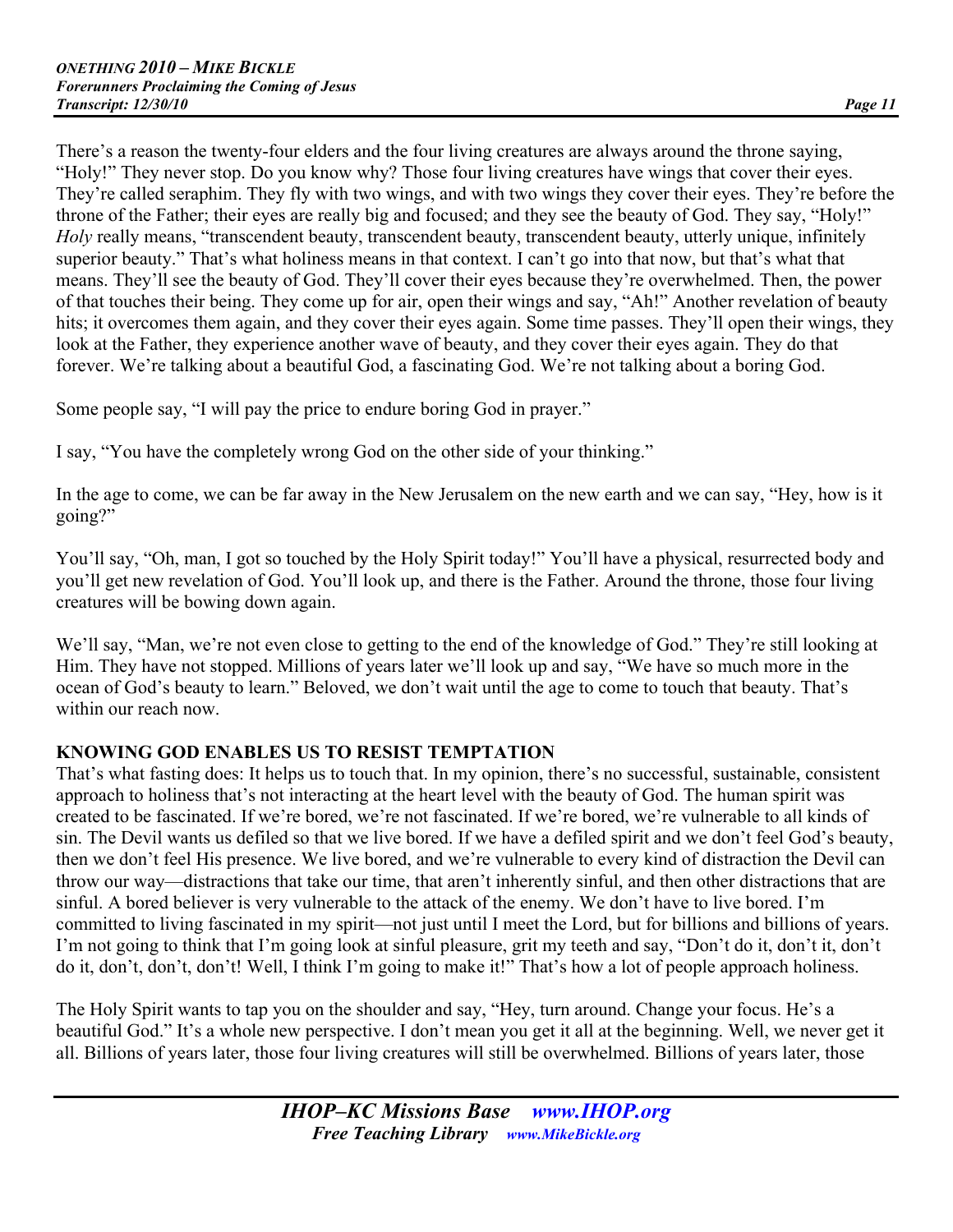angels, those seraphim still won't get it all. What a signpost to the people of God in the City forever. We put our focus on the revelation of Jesus. We're pursuing the pleasure and the fascination of Jesus, and then the Devil and the flesh touch us on the shoulder. We turn around and say, "No, no!" and we keep running this fascinated way. For a lot of people, all they have is sinful pleasure. They say, "Ah! I'm trying to say 'no'… but I did it again." They turn the attention of their soul in other directions. If you get preoccupied with another realm of beauty, you won't be nearly as vulnerable to the inferior pleasures. Sin is pleasurable, but it's an inferior pleasure. The pleasure is real, but it's not the most powerful pleasure there is. If it's the only pleasure you know, then it's the most powerful one in your life.

I don't want sin to be the only pleasure I know. If it's the only pleasure I know, then it's the most powerful, and it will dominate me. I'll constantly be saying, "No, no, no," giving in, repenting, getting forgiveness and feeling defiled, then giving in, giving in, repenting, getting forgiveness, feeling defiled again. There's another pleasure. If I can touch the greater pleasure, then I have power to resist the inferior pleasure. The inferior pleasure doesn't go away, but it loses its dominating power over our emotions.

## **WE'RE ADVERTISING TO AWAKEN AN APPETITE FOR TRUTH**

That's foundational truth number one. I love this subject, and this is a vast subject that I'm touching on for three or four minutes here because we have to move on. Let's go to page fifty-three. Again, I urge you to study this more. It pains me to go this fast, but we only have a few sessions in this conference. My goal is to give you a vision of what you can study when you go home. Our leadership team feels a little squeamish about telling you about so many products. Our team was meeting and we said, "We're advertising so many products!" We're doing it for a reason. There's a reason. We're doing it as shepherds. The money we make from our bookstore we give it to the singers and musicians to support them. We don't want the money. We give away almost all the teachings for free on our website, anyway. We give these advertisements because they're a menu. Not that you can get them all, but we want your tastebuds to say, "Mmm." You might say, "I'm not interested in that one. Oh! Get that one. Yes. No." We're giving you a taste-tester, so to speak. We're trying to awaken your appetite to get materials so that, for the next twelve months, you study them at home. We feel a little apologetic that we're offering so many products to you, but we're so jealous that we have you for only four days and we want to stir you up to good stuff. You have this big wish list: "Eighteen teaching series, twenty-one books, and fortytwo CDs, I got it! That's what I want for Christmas next year." Don't wait until next year. Say, "I won't get them all, but at least they gave me a roadmap of some things that will inspire my heart." Again, we feel a little negative about telling you about so many products. We're just so jealous that you find them, and that you study them, and that you're feeding your spirit on the right things. Again, we give all the money away. It's not about money to us; it's about your hearts. I just wanted to put in that point.

# **THREE PRACTICAL PRINCIPLES**

Top of page fifty-three. There are two foundational truths; I only mentioned one. I'm skipping the other for time's sake. Three practical principles. I want you to get these principles, at least in your head. I want you to at least know they exist. I have five minutes left in this session. It's not that you're going to understand these three principles in five minutes if they're new to you, but at least we're advertising these three principles to you. You're walking out of here saying, "I didn't get all that, but at least I know it exists. When I go home, I can look it up and see if it's really in the Bible." Always make sure it's in the Bible. Don't take my word for it; don't believe it because it's on my notes. Make sure you see it in your Bible with your own eyes. Then you can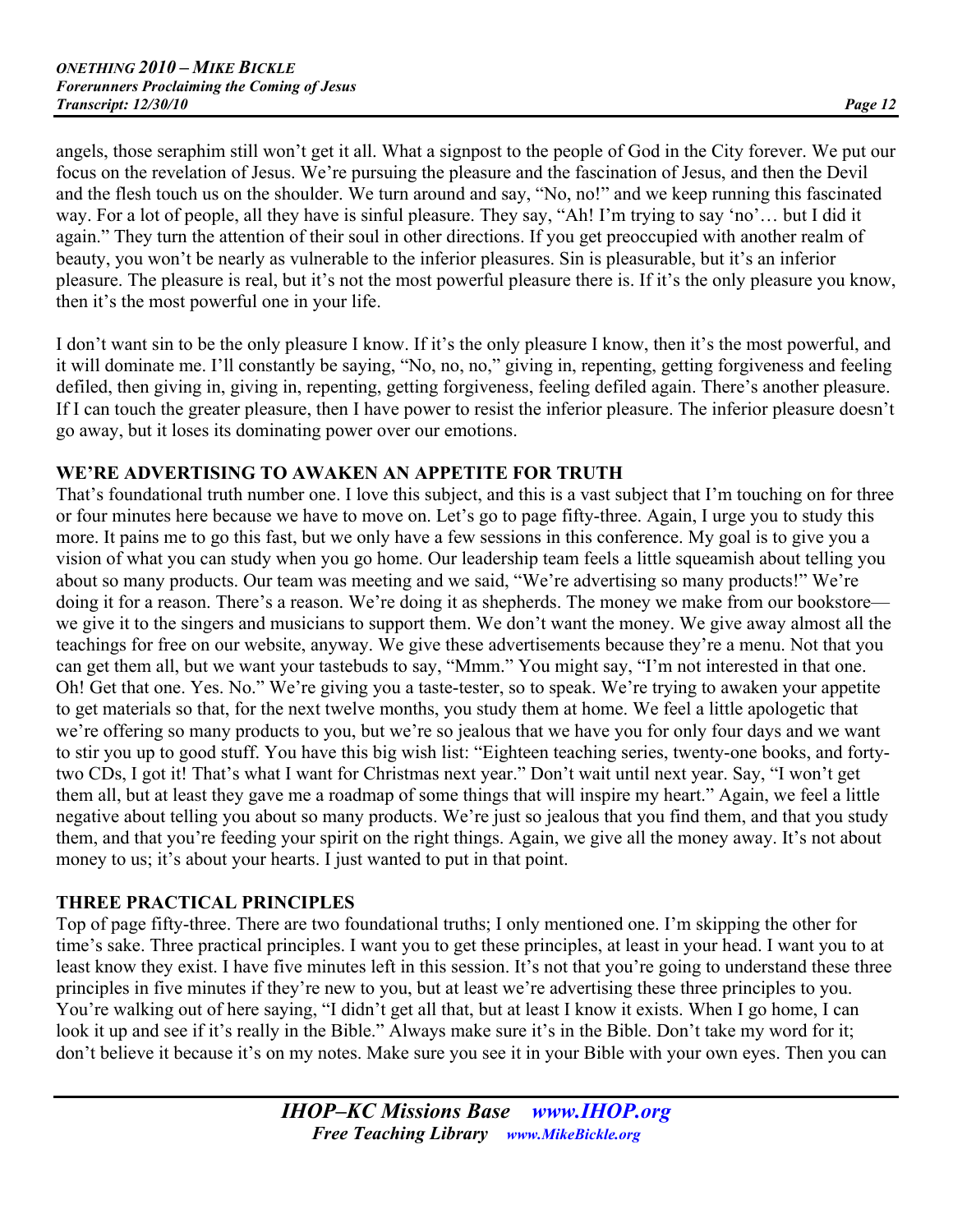say, "Whoa, those three principles really are in the Bible! Huh. What meanest thou this? What do they mean now, now that I know they exist?" You now have a goal; you know the truths you're focused on.

#### **THE KNOWING, RESISTING, AND PURSUING PRINCIPLES**

When I was younger, I always wanted some old man to tell me what truth to focus on. I was twenty years old, I loved Jesus, the Bible was boring, prayer was boring, but I loved meetings, and I loved Jesus. I said, "Would someone point out the good stuff to me? I don't know what to do." Now I'm pointing out three principles to you. I call them the knowing principle, the resisting principle, and the pursuing principle. All three are found in Romans 6, which I believe is the most dynamic chapter in the Bible for walking in freedom and liberty from sin, addictions, fears and phobias—Romans 6. You might not understand it when you first read it. You might say, "I don't fully get all this." But, it's the premiere chapter in the Bible on how to walk in freedom from sin. Another way of saying it is, "How to walk free in your spirit, how to feel God, how to walk free of addictions and phobias, how to walk in confidence." Romans 6 lays it out more clearly than any other place in the Bible.

Throughout this past summer at IHOP–KC, for—I don't know—maybe ten or fifteen weeks, I took our staff, week by week, through the principles of Romans 5-6: the revelation of grace, and how to walk in freedom in their spirits. We didn't even get close to being done because I'm so long-winded that I just go on and on and on—but that's what I love. There's always next week, and there's another staff meeting so I can tell them more.

## **ROMANS 6: KNOWING WHO GOD IS AND WHO YOU ARE**

The knowing principle. Paragraph A. I won't break it down here. If it grabs your spirit, again, check out the website. Get the teaching CDs. They're free, and study them if they grab your spirit. I'll just give you the summary in the last two or three minutes here. We must know certain things. The knowing principle is the most neglected one. People are most committed to doing. Doing and pursuing the right things is important, but knowing is fundamental. Most believers that I know really neglect this first principle. And because they neglect this first principle that's right here in Romans 6—the great chapter on walking in liberty—they never, ever successfully do the right things. They try to, but they don't follow through because they don't know some very important truths. You must know who you are in Christ. You must know what you have received in Him. You must know at least some of the truth about the heart of God as the Father and the heart of God as the Bridegroom. You must know these fundamental things.

## **SEE YOURSELF AS ALIVE TO GOD**

There's much in Romans 6. I've written here, "We see ourselves alive to God." That's what Paul said: "See yourself alive to God" (Rom. 6:11, paraphrased). In other words, you must know what you look like before God. In order to see ourselves alive to God, we must see ourselves enjoyed by God, we must see ourselves enjoyed by the Spirit, we must be empowered to use the name of Jesus, and see ourselves commissioned with a divine assignment. These are massive truths. I'll leave you with this on this first principle. You must know these things. Don't skip knowing and go right on to doing. You'll do, but you'll burn out by doing. You'll be defiled in your failure while you're doing the right things. It won't work.

## **WE MUST RESIST NOT ONLY SATAN, BUT CIRCUMSTANCES**

Paragraph B. Principle two. There's the resisting principle. It's not enough only to know the right things about God and who you are in God. We must resist. We must resist. We must resist Satan, but this last one is very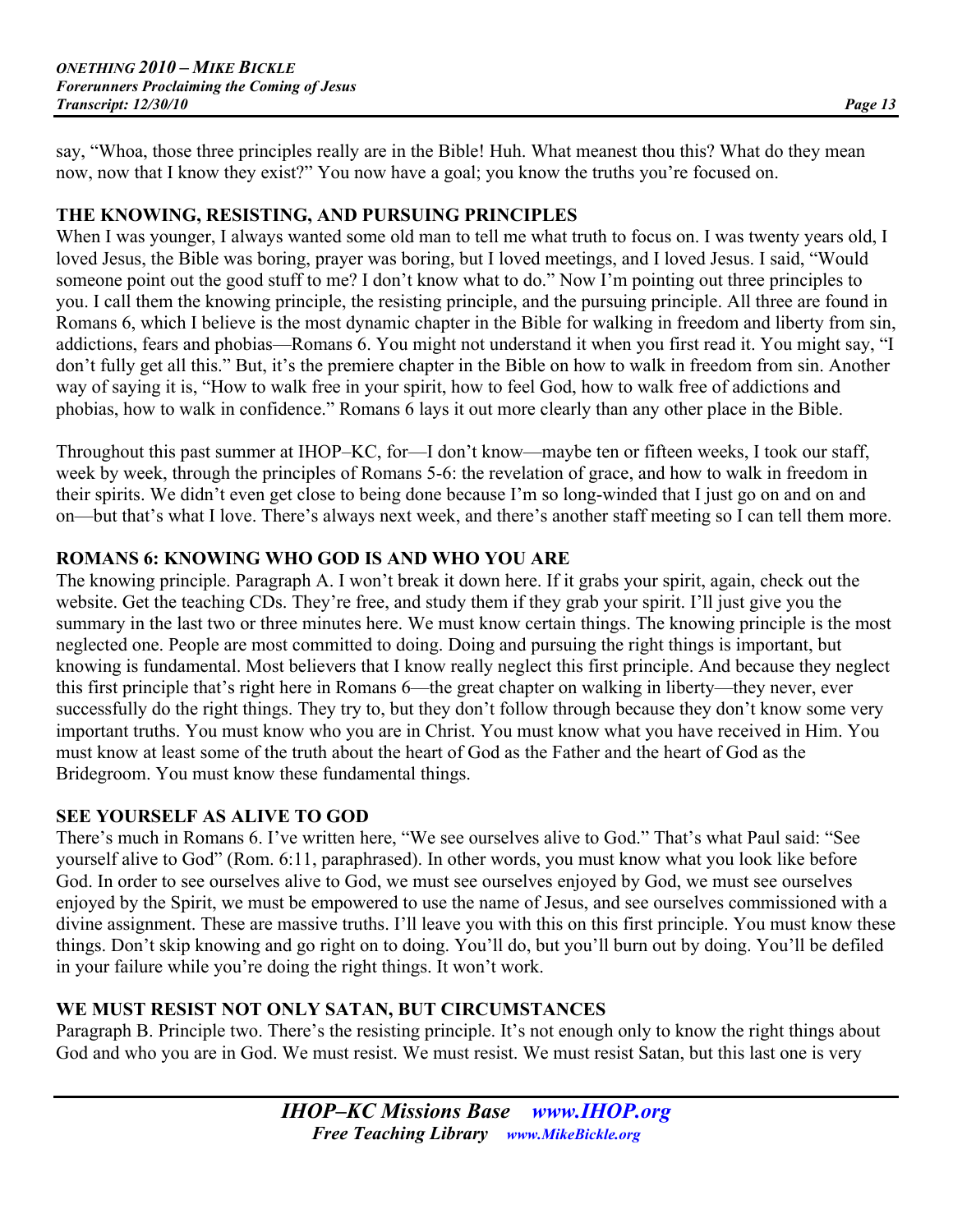important; this is where many young people trip up. We must resist sin-provoking circumstances. Paul said, "Don't put yourself in settings that are going to stir up sin on the inside" (Rom. 6:13, paraphrased).

## **THE DEVIL WON'T GET YOU THE FIRST TIME**

The man says, "I love God, I'm in the prayer meeting. I love You Jesus, I love You Jesus."

He gets in his car and says, "Grace of God, grace of God, grace of God." He drives himself right to the wrong setting. They all have a loose spirit, they're indulging in their alcohol and they're flirting—and more, and more, and more.

The man says, "Grace of God, grace of God, grace of God." He escapes. Nothing really bad happened, but now he has his confidence up that he's doing OK there.

The Devil says, "Good. Now that you believe you can make it there, I've got you."

The Devil isn't going to get you the first time. Usually, he's going to get you the tenth time and destroy your life. He's going to build your confidence up to think that you can be in those circumstances and not be defiled. When your guard is down, he will come at you with a life-destroying crisis of temptation and sin.

Paul says, "Don't present your body to situations that stir your sin up. Don't do it. Resist them" (Rom. 6:13, paraphrased). That's a big subject. My point is this: It's not enough to know the right things. There's a resisting element. God won't do the resisting for you. No one can do it for you.

#### **KNOW TRUTH, RESIST DARKNESS, PURSUE GOD**

But that's not enough, either. Principle three. There's a pursuing principle. These are the things that we do. It's doing and it's being. In other words, we're cultivating: we're pursuing God, we're pursuing people, and we're pursuing the works of the kingdom. It's not just that we're resisting; we're pursuing God with active involvement in the building of His kingdom.

Paragraph D. Summary. In this pursuit of holiness, we must know truth, resist darkness, and pursue God and people. Many different ministries focus on knowing truth, but they don't say no to sin. Other groups, the holiness groups, say no to sin, but they don't know who they are in God. Other groups, really active in ministry, say, "We're doing works of justice, we're building houses of prayer, and we're pursuing God." They don't know who they are and they don't know God as their Bridegroom and Father. Because they don't know who they are in God, they're riddled with guilt, and they're never fascinated in their spirit because they don't know the God they long to pursue. They're in prayer meetings always repenting: "Oh, God, I'm trying to do this right!"

Paul says, "Know the right things, so that when you pursue, it impacts you differently, but you also have to resist." Many groups pick one or two of these three at the expense of the others. We have to do all three of them.